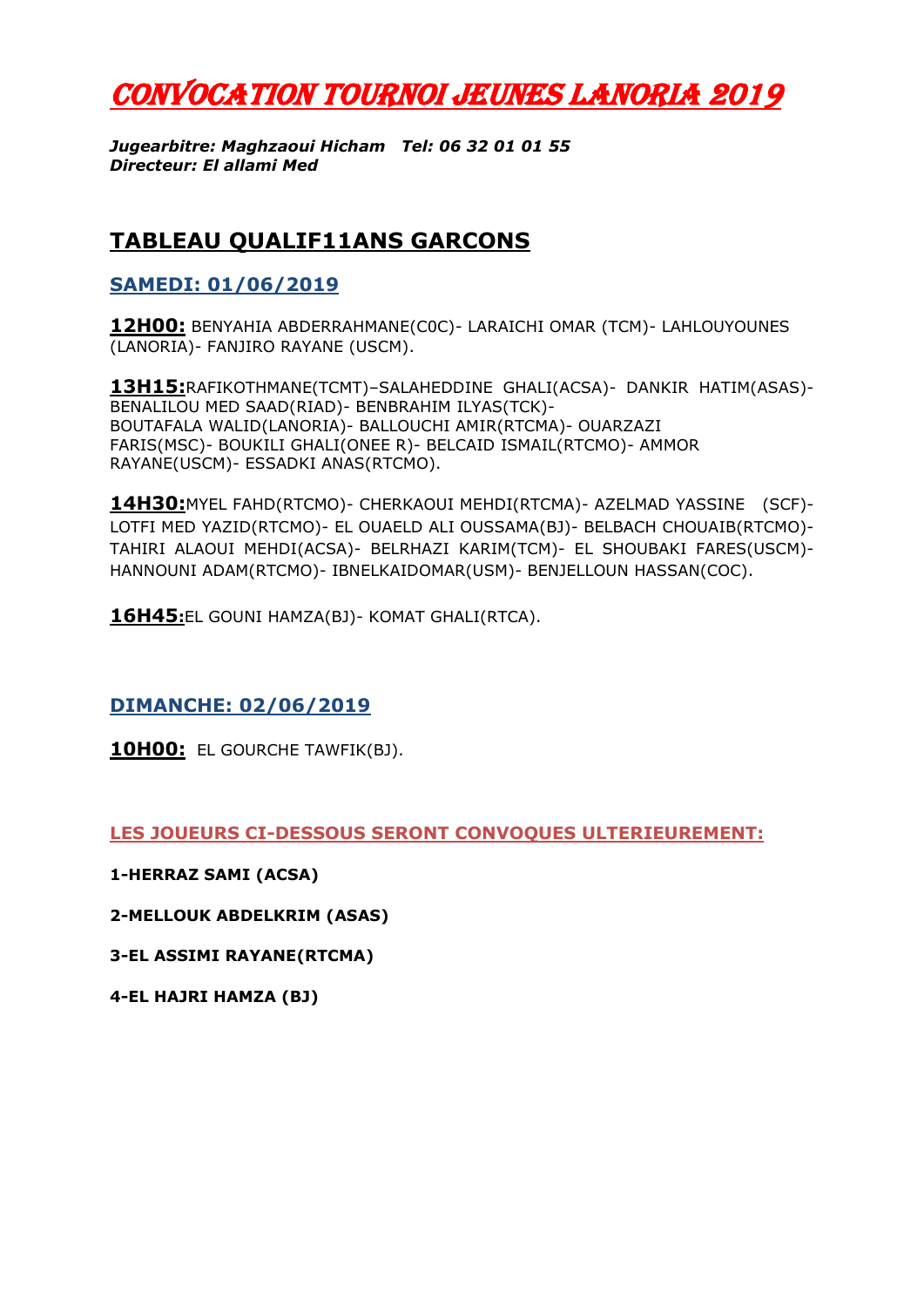# CONVOCATION TOURNOI JEUNES LANORIA 2019

#### *Jugearbitre: Maghzaoui Hicham Tel: 06 32 01 01 55 Directeur: El allami Med* **TABLEAU QUALIF 12ANS GARC0NS**

### **SAMEDI : 01/06/2019**

**09H30 :**SALAUN LEYN (USCM)- BELGHALI ISMAIL(RTCMO)- LEE MARCO (USCM)-JABRI DIAADDINE (BJ)- SAFISOUHAIB(RTCMO)- AOUIFI YANIS(TCK)- SKALLI MAMOUN (COC)- OUIDADI ADAM (RTCMO)- BOUAYADI ILYAS (ASAS)- AMERRAINEREDA(USCM)- SAMIR TAHA(OCC)- HADDI MED(BJ).

**10H45 :**NOUCIAYMAN(BJ)- CHENNAOUITAHA(USCM)- BELKHAYAT MED (RTCMA)- ZAIDI RAYANE (BJ)- EL ARFAOUI ZIYAD (SCF)- GUESSOUS CAMIL (ACSA).

**15H45 :**TAHRI JOUTI ADAM(OCC)- IDBOUFOUSYOUSSEF(COC)- TAHIRI AYMANE(OCC)- BENNANI RAYAN(ACSA)- BENBRAHIM ANAS(TCK)- BENHANOUNE YOUSSEF(ASAS).

**16H45 :**MISSOUM ALI(USCM).

**JOUEURS CI-DESSOUS SERONT CONVOQUES ULTERIEUREMENT:**

**1-JAMJI AMINE (OCC)**

**2-RHAZALI NIZAR (USCM)**

**3-DEBBAGH JAD (RTCMA)**

**4-FILALI TARASS ILYES(ASAS)**